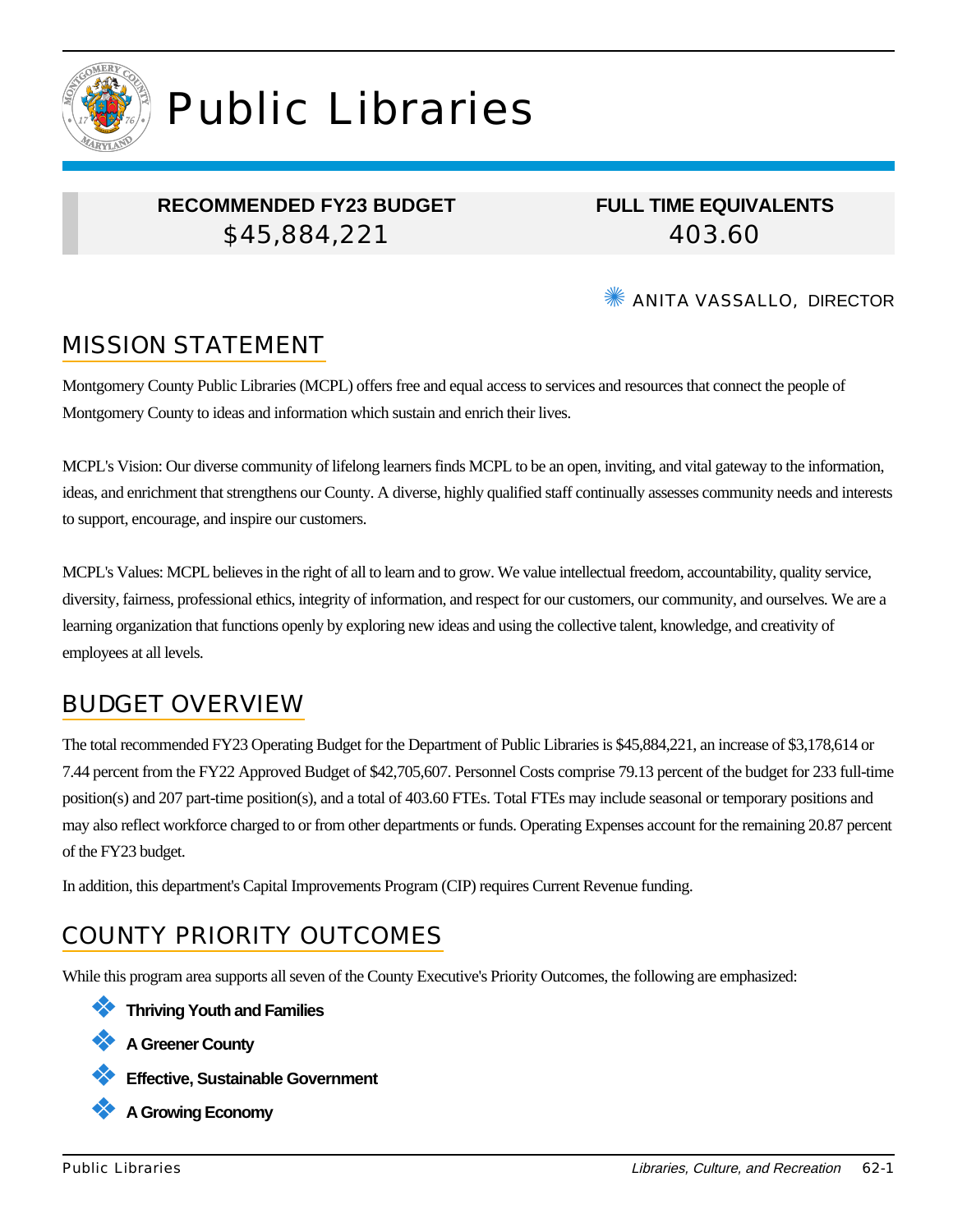# INITIATIVES

- Reduce Montgomery County Public Library's lapse budget by \$1,500,000 which will enable the Department to recruit more librarians and other support staff and improve customer service.
- Increase Montgomery County Public Library's collections budget by \$900,000 to reduce wait times for eBooks.
- ✪ Equalized library public service hours across all locations and expanded Sunday service hours to eight hours systemwide.
- ✪ Partnered with Health and Human Services, Office of Emergency Management and Homeland Security, Department of General Services, and the County Executive's Office to distribute over 800,000 COVID rapid test kits and over 1 million N95 masks to the public from 19 library branch locations.
- ✪ Awarded \$8 million of American Rescue Plan Act (ARPA) Emergency Connectivity Funds, in partnership with Technology and Enterprise Business Solutions, to provide 20,000 laptop computers to County residents who lack access to an internet connected device.
- ✪ Awarded \$100,000 from the Maryland State Library through ARPA funds to purchase an outreach van that will allow the Department to bring resources and services to under-served communities.

## INNOVATIONS AND PRODUCTIVITY IMPROVEMENTS

- **K** Increased the distribution of marketing messages from 5,468 subscribers to more than 285,000 using the new OrangeBoy Savannah Community Engagement platform beginning November 2021.
- ✹ Enhanced the monthly "Check Us Out" eNewsletter with personal video message from the Director.
- ✹ Implemented a new model for recruitment and selection within the Department to streamline the process.
- ✹ Launched Strategic Plan process in partnership with the County Executive's Innovation Team.
- ✹ Partnering with Chesapeake Bay Foundation and Friends of the Library Montgomery County to launch a more relevant Summer Reading program in 2022 that will help children understand and support the health of the Chesapeake Bay.
- **★ Activated outdoor space at the Long Branch Library to respond to community needs.**
- **<sup>\*\*</sup>** The Department developed a wide range of virtual programs for all ages.
- Purchased equipment to support outdoor programming.

## PROGRAM CONTACTS

Contact Steve Kapani of the Department of Public Libraries at 240.777.0045 or Deborah Lambert of the Office of Management and Budget at 240.777.2794 for more information regarding this department's operating budget.

# PROGRAM PERFORMANCE MEASURES

Performance measures for this department are included below (where applicable), with multi-program measures displayed at the front of this section and program-specific measures shown with the relevant program. The FY22 estimates reflect funding based on the FY22 Approved Budget. The FY23 and FY24 figures are performance targets based on the FY23 Recommended Budget and funding for comparable service levels in FY24.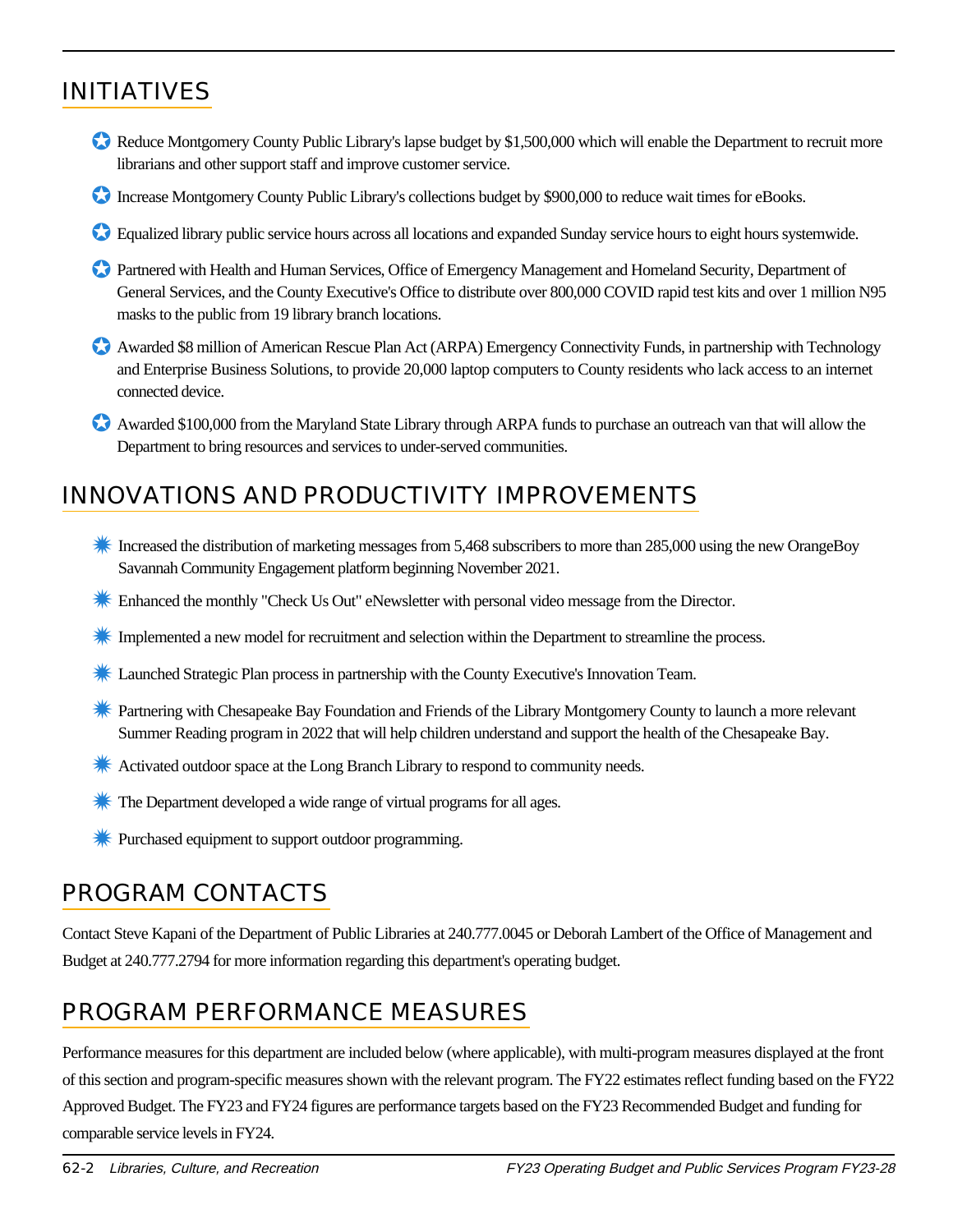# PROGRAM DESCRIPTIONS

## ✺ Administration

The Office of the Director has the responsibility for the overall management and leadership of the Department. The Director's Office also oversees strategic planning and evaluation of services, public relations with the community, marketing the department's services, partnerships, Memoranda of Understanding (MOUs), and the Library Board. The Director's Office directly manages the Human Resources Unit, the Business Office, and three Assistant Directors.

The Human Resources Unit oversees human resources, staff development and training, customer accounts, circulation services, workplace competency, Equal Employment Opportunity (EEO) issues, recruitment and training, and labor/management relations.

The Business Office oversees preparation and management of the Department's budget, contracts and procurement, revenue, grants, equipment management, and Council liaison.

The Assistant Directors are responsible for Programming, Outreach, Community Partnerships, Facilities Maintenance, ADA Compliance/Oversight, Emergency Management/COOP, Workplace Safety, Technology Management, Data & Performance Analytics, Collection Management, and Digital Strategies.

| <b>FY23 Recommended Changes</b>                                                                                                                                                                          | <b>Expenditures</b> | <b>FTEs</b> |
|----------------------------------------------------------------------------------------------------------------------------------------------------------------------------------------------------------|---------------------|-------------|
| <b>FY22 Approved</b>                                                                                                                                                                                     | 2,343,962           | 23.00       |
| Increase Cost: Mid-Year Creation of Full-Time Administrative Specialist III Position                                                                                                                     | 98.734              | 1.00        |
| Enhance: Funding to Recruit Currently Unfunded Vacant Positions to Improve Customer Service                                                                                                              | 20.249              | 0.00        |
| Increase Cost: Six Percent Inflationary Increase for Nonprofit Contract                                                                                                                                  | 8.460               | 0.00        |
| Multi-program adjustments, including negotiated compensation changes, employee benefit changes,<br>changes due to staff turnover, reorganizations, and other budget changes affecting multiple programs. | (465, 483)          | (2.00)      |
| <b>FY23 Recommended</b>                                                                                                                                                                                  | 2,005,922           | 22.00       |

#### ✺ Library Services to the Public

MCPL consists of 23 library sites including the Noyes Library for Young Children, the Montgomery County Correctional Facility Library, and the Collection Management Center.

Library services are available to all County residents, Maryland residents, and those working or attending school in Montgomery County, free of charge. Library customers use MCPL services including information services for children and adults delivered in person, over the telephone, in the stacks, and outside the walls; a Public Access Catalog for access to indices and full text materials; downloadable content and streaming services; automated renewal, online catalog, and customer account access (24 hours, 7 days a week); programming for children, teens, seniors, and adults; technologies such as 3D printers, digital media labs, Science, Technology, Engineering, and Mathematics (STEM) kits, wireless hotspots; in-house laptops and meeting rooms and collaboration spaces for public use.

The Collection Development Unit provides for the selection, acquisition, cataloging, processing, and delivery of library content and materials, including electronic resources, eBooks, eAudio books, and streaming services.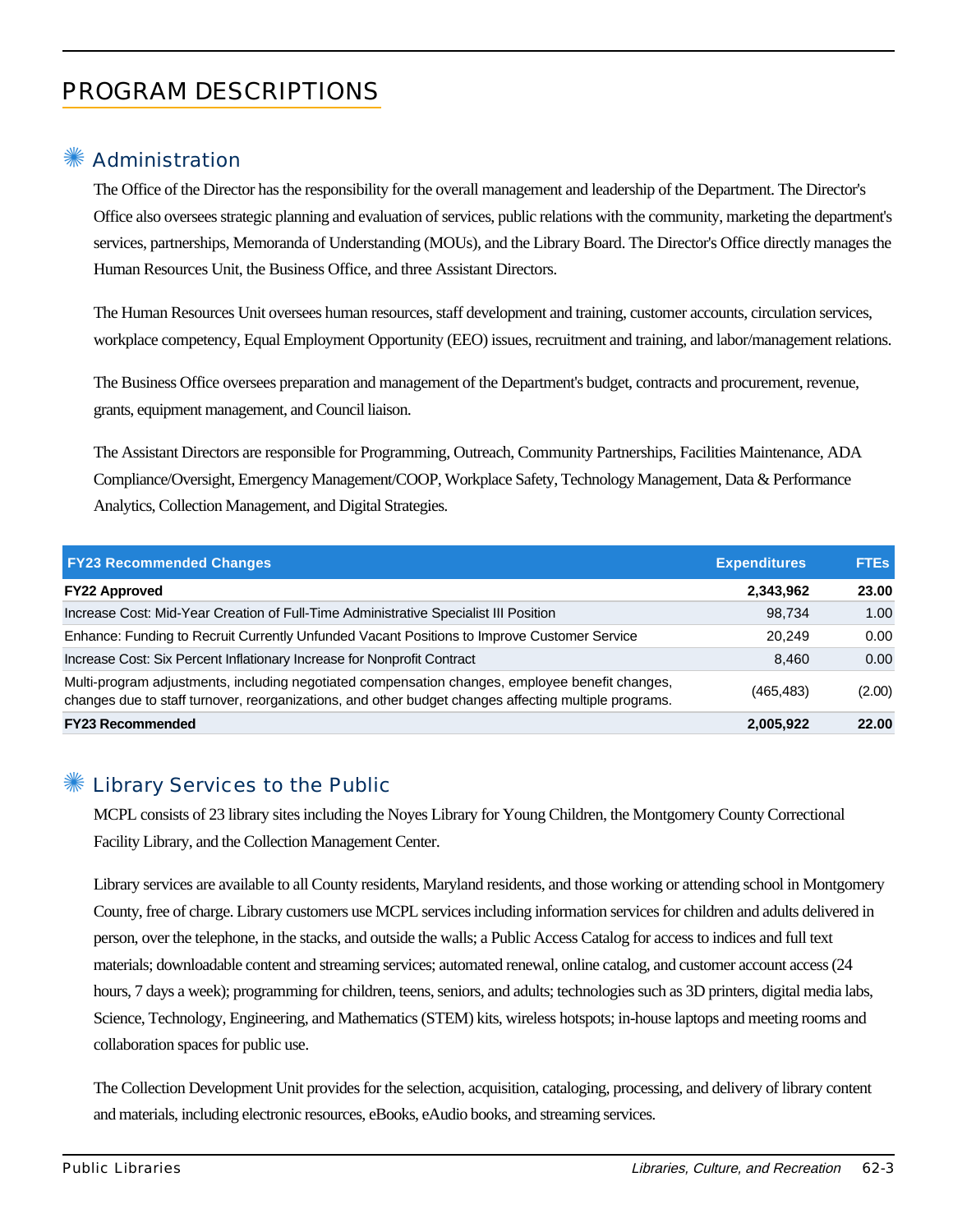The Collection Development Unit is responsible for planning and inclusion of new formats and the evaluation of collections in relation to community information needs. Collections are purchased for English learners, as well as collections in world languages.

The materials delivery service delivers new materials, customer requested items, and returned materials among MCPL branches.

The cataloging and processing unit prepares all library materials for use in the branches.

The inter-library loan service provides opportunities for Montgomery County cardholders to use materials from public library systems throughout Maryland, from out-of-state public libraries, and from academic and special libraries throughout the world.

| <b>Program Performance Measures</b>                                       | <b>Actual</b><br><b>FY20</b> | <b>Actual</b><br><b>FY21</b> | <b>Estimated</b><br><b>FY22</b>  | <b>Target</b><br><b>FY23</b> | Target<br><b>FY24</b> |
|---------------------------------------------------------------------------|------------------------------|------------------------------|----------------------------------|------------------------------|-----------------------|
| Number of items checked out (circulation) and materials used in a library | 10,157,415 9,184,309         |                              | 10,049,055 11,244,297 12,713,718 |                              |                       |
| Number of public computer and Wi-Fi sessions <sup>2</sup>                 | 13,301,153 2,928,893         |                              | 7.220.627                        |                              | 9,043,112 11,325,592  |
| Total use of library adult learning programs, services, and events 3      | 658.371                      | 641.371                      | 365.237                          | 529.641                      | 795,816               |
| Active library users <sup>4</sup>                                         | 199.265                      | 143.016                      | 173.612                          | 202.137                      | 217,562               |
| Number of participants in early literacy programming <sup>5</sup>         | 90.812                       | 53.281                       | 23.927                           | 28.758                       | 34.564                |
| Library electronic database usage <sup>6</sup>                            |                              | 1,459,556 1,382,395          | 1,641,684                        | 2,344,324                    | 3.347.694             |

**1** The number of borrowed physical items; items marked "used" in a branch (i.e., left on tables and scanned in the library's system as having been consulted by a customer); and select eResource items with "checkout" equivalents. Facilities closure for COVID affected level of use of libraries' physical inventory. "Contactless service" was available July 7, 2020 through June 30, 2021 with branches re-opening for public access in three "rolling" phases, beginning June 1, 2021.

**2** Numbers represent aggregate sessions. Facilities closure for COVID affected use of these resources. Branches re-opened for public access in three "rolling" phases, beginning June 1, 2021.

**3** "Total use" comprises select eResources, attendance at English conversation clubs, "business and workforce" and "computer/smart technology" in-person and virtual programs where applicable.

**4** "Active user" is a registered MCPL borrower who has used their library card at least once within the 12 month period from current date of data search. These users are associated with a Montgomery County ZIP code. Facilities closure for COVID affected meeting room use by the public. Branches re-opened for public access in three "rolling" phases, beginning June 1, 2021.

**5** "Early Literacy Programming" comprises the number of attendees at Storytimes. Facilities closure for COVID affected meeting room use by the public. Branches re-opened for public access in three "rolling" phases, beginning June 1, 2021. Programs continued to be held virtually through FY21.

**6** Numbers represent "any action performed by the user in relation to a content item."

| <b>FY23 Recommended Changes</b>                                                                                                                                                                          | <b>Expenditures</b> | <b>FTEs</b> |
|----------------------------------------------------------------------------------------------------------------------------------------------------------------------------------------------------------|---------------------|-------------|
| <b>FY22 Approved</b>                                                                                                                                                                                     | 40,184,310          | 380.06      |
| Enhance: Funding to Recruit Currently Unfunded Vacant Positions to Improve Customer Service                                                                                                              | 1,479,751           | 0.00        |
| Enhance: Collections Budget to Reduce Wait Times for eBooks                                                                                                                                              | 900,000             | 0.00        |
| Shift: Annual Costs for Software License Renewals and Maintenance Agreements from FY23 Capital<br>Improvements Program to FY23 Operating Budget                                                          | 93,150              | 0.00        |
| Increase Cost: Shift Differential                                                                                                                                                                        | 81,500              | 0.00        |
| Enhance: Increase Full-Time Equivalents for Library Technicians in Collection Management Unit                                                                                                            | 63,332              | 1.04        |
| Increase Cost: Increase Library Staff Development Grant to FY22 Approved Amount                                                                                                                          | 12,600              | 0.00        |
| Decrease Cost: Abolish Two Vacant Information Technician III Positions and Create one Information<br><b>Technology Specialist III Position</b>                                                           | (56, 373)           | (1.00)      |
| Decrease Cost: Abolish Two Vacant Positions - One Part-Time Office Clerk and One Full-Time Supply<br>Technician                                                                                          | (97, 928)           | (1.50)      |
| Multi-program adjustments, including negotiated compensation changes, employee benefit changes,<br>changes due to staff turnover, reorganizations, and other budget changes affecting multiple programs. | 1,036,413           | 2.00        |
| <b>FY23 Recommended</b>                                                                                                                                                                                  | 43,696,755          | 380.60      |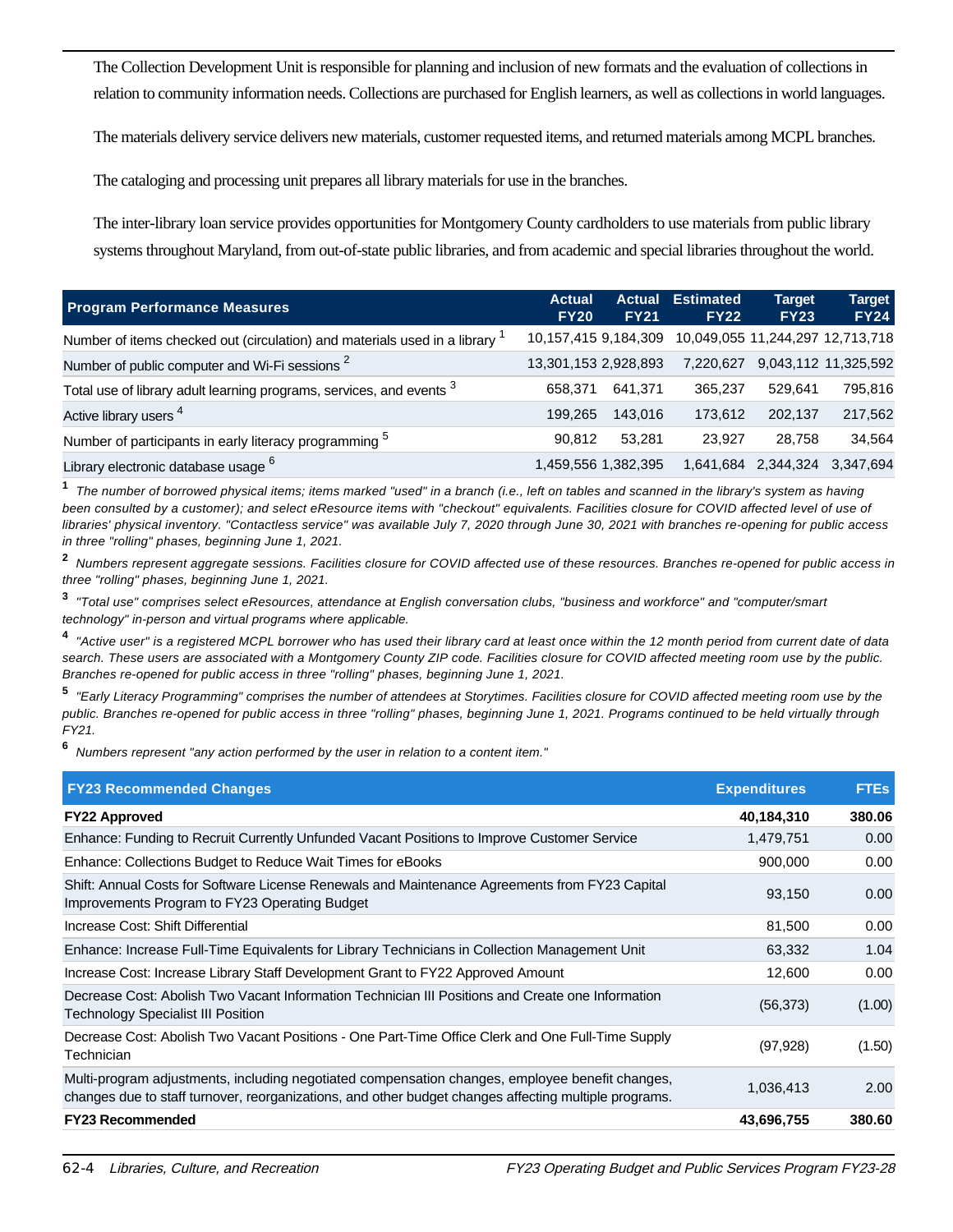#### Workforce and Business Development

Montgomery County Public Libraries has a special emphasis on developing and supporting workforce and business development in the County. The area of the Department's service falls under the Assistant Director for Programs and Outreach and is headed by a full-time Program Specialist for Workforce and Business Development.

Within this program MCPL:

• Develops a comprehensive annual plan for systemwide offering of workforce, business, digital, and financial literacy programs within the 22 branch MCPL system. Defines scope of all programs offered to ensure consistency with MCPL customer needs.

•Initiates and maintains multiple collaborative relationships and partnerships with key workforce, business, digital, and financial literacy contacts.

• Provides resources and materials to support the County's Business Connect program which is a business assistance hub where small business owners can get information, support, and training to start or grow their companies.

•In addition, the Department recruits, screens, interviews candidates, and awards seats for MCPLs Career Online High School program. Career Online High School is an AdvancED/SACS/NCA/NWAC-accredited program that enables students to earn their high school diplomas while gaining real-world career skills.

| <b>Program Performance Measures</b>                                       | <b>FY20</b> | <b>FY21</b> | Actual Actual Estimated Target Target | <b>FY22 FY23</b> | <b>FY24</b> |
|---------------------------------------------------------------------------|-------------|-------------|---------------------------------------|------------------|-------------|
| Attendees at business and workforce development programs <sup>1</sup>     | 5.039       | 1.343       | 3.206                                 | 3.561            | 3,956       |
| Active partnerships with workforce and business development organizations | 21          | 18          | 21                                    | 24               | 27          |

**1** Numbers represent onsite and virtual program attendees. Facilities closure for COVID affected onsite program attendance by the public. Branches re-opened for public access in three "rolling" phases, beginning June 1, 2021.

| <b>FY23 Recommended Changes</b>                                                                                                                                                                          | <b>Expenditures</b> | <b>FTEs</b> |
|----------------------------------------------------------------------------------------------------------------------------------------------------------------------------------------------------------|---------------------|-------------|
| <b>FY22 Approved</b>                                                                                                                                                                                     | 177.335             | 1.00        |
| Multi-program adjustments, including negotiated compensation changes, employee benefit changes,<br>changes due to staff turnover, reorganizations, and other budget changes affecting multiple programs. | 4.209               | 0.00        |
| <b>FY23 Recommended</b>                                                                                                                                                                                  | 181.544             | 1.00        |

#### BUDGET SUMMARY

|                                            | <b>Actual</b><br><b>FY21</b> | <b>Budget</b><br><b>FY22</b> | <b>Estimate</b><br><b>FY22</b> | <b>Recommended</b><br><b>FY23</b> | %Chg<br><b>Bud/Rec</b> |
|--------------------------------------------|------------------------------|------------------------------|--------------------------------|-----------------------------------|------------------------|
| <b>COUNTY GENERAL FUND</b>                 |                              |                              |                                |                                   |                        |
| <b>EXPENDITURES</b>                        |                              |                              |                                |                                   |                        |
| Salaries and Wages                         | 21,613,946                   | 24,954,726                   | 23,926,518                     | 27,054,880                        | 8.4%                   |
| <b>Employee Benefits</b>                   | 8,273,176                    | 8,966,994                    | 8,444,545                      | 9,043,476                         | 0.9%                   |
| <b>County General Fund Personnel Costs</b> | 29,887,122                   | 33,921,720                   | 32,371,063                     | 36,098,356                        | 6.4%                   |
| <b>Operating Expenses</b>                  | 8,014,189                    | 8,530,887                    | 8,530,887                      | 9,520,265                         | 11.6%                  |
| <b>County General Fund Expenditures</b>    | 37,901,311                   | 42,452,607                   | 40,901,950                     | 45,618,621                        | 7.5%                   |
| PERSONNEL                                  |                              |                              |                                |                                   |                        |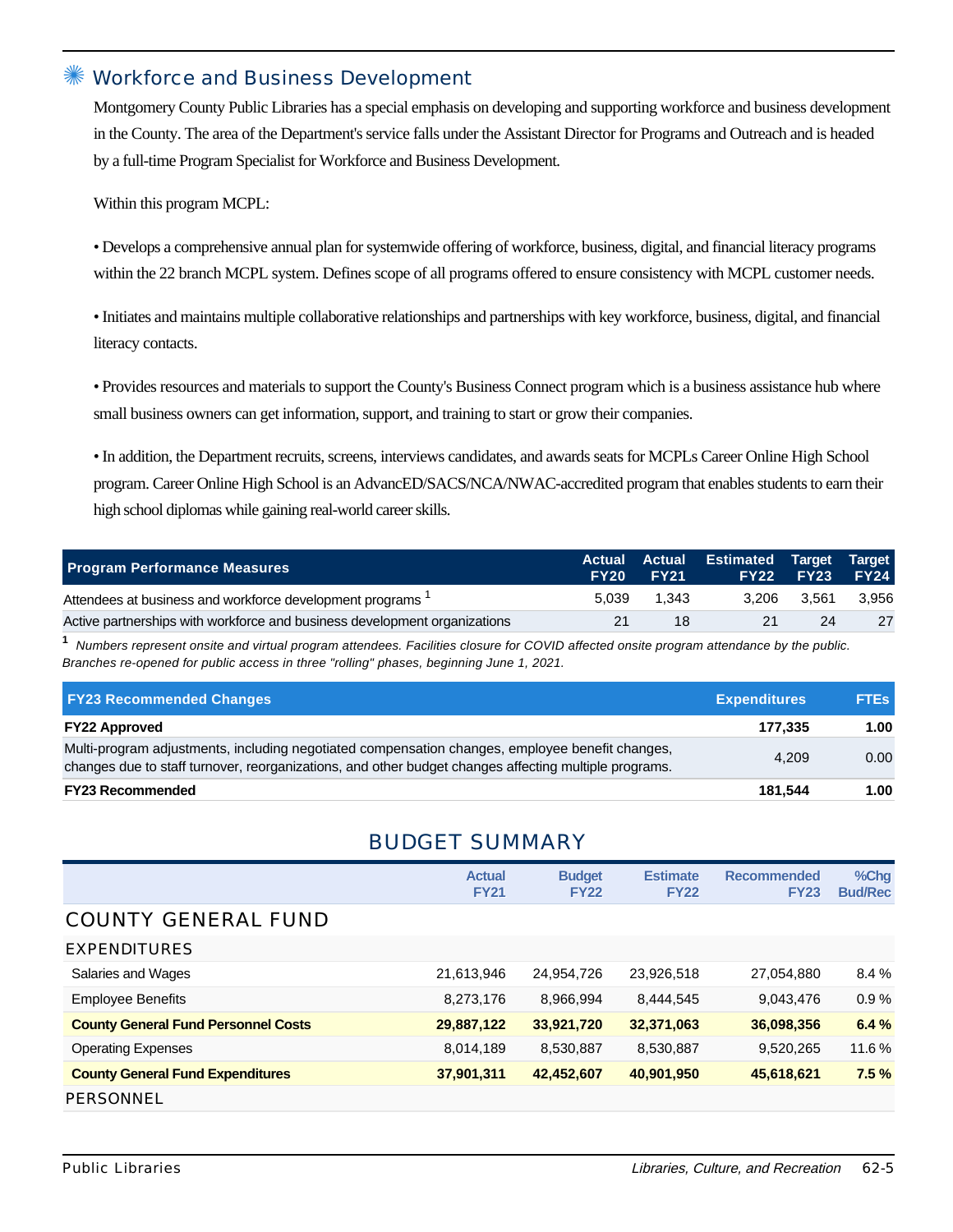## BUDGET SUMMARY

|                                               | <b>Actual</b><br><b>FY21</b> | <b>Budget</b><br><b>FY22</b> | <b>Estimate</b><br><b>FY22</b> | <b>Recommended</b><br><b>FY23</b> | %Chg<br><b>Bud/Rec</b> |
|-----------------------------------------------|------------------------------|------------------------------|--------------------------------|-----------------------------------|------------------------|
| Full-Time                                     | 231                          | 232                          | 232                            | 231                               | $-0.4%$                |
| Part-Time                                     | 209                          | 208                          | 208                            | 207                               | $-0.5%$                |
| <b>FTEs</b>                                   | 401.31                       | 401.86                       | 401.86                         | 401.40                            | $-0.1%$                |
| <b>REVENUES</b>                               |                              |                              |                                |                                   |                        |
| <b>Library Fees</b>                           | 118                          | 19,000                       | 400                            | 400                               | $-97.9%$               |
| <b>Library Fines</b>                          | 26,741                       | 46,000                       | 90,000                         | 90,000                            | 95.7%                  |
| Miscellaneous Revenues                        | (25, 529)                    | 292,500                      | 145,000                        | 145,000                           | $-50.4%$               |
| <b>Parking Fees</b>                           | 18,692                       | 60,000                       | 35,000                         | 35,000                            | $-41.7%$               |
| State Reimbursement: Library Operations       | 3,458,735                    | 3,509,000                    | 3,509,300                      | 3,632,000                         | 3.5%                   |
| State Reimbursement: Library Staff Retirement | 1,830,663                    | 2,120,000                    | 2,120,000                      | 2,120,000                         |                        |
| <b>County General Fund Revenues</b>           | 5,309,420                    | 6,046,500                    | 5,899,700                      | 6,022,400                         | $-0.4%$                |

## GRANT FUND - MCG

| <b>EXPENDITURES</b>                     |                |         |                |             |          |
|-----------------------------------------|----------------|---------|----------------|-------------|----------|
| Salaries and Wages                      | 686,938        | 147,312 | 147,312        | 163,048     | 10.7%    |
| <b>Employee Benefits</b>                | 21,418         | 44,764  | 44,764         | 48,445      | 8.2%     |
| <b>Grant Fund - MCG Personnel Costs</b> | 708,356        | 192,076 | 192,076        | 211,493     | 10.1%    |
| <b>Operating Expenses</b>               | 407,180        | 60,924  | 60,924         | 54,107      | $-11.2%$ |
| <b>Grant Fund - MCG Expenditures</b>    | 1,115,536      | 253,000 | 253,000        | 265,600     | 5.0%     |
| <b>PERSONNEL</b>                        |                |         |                |             |          |
| Full-Time                               | $\overline{2}$ | 2       | $\overline{2}$ | 2           |          |
| Part-Time                               | 0              | 0       | $\mathbf 0$    | $\Omega$    |          |
| <b>FTEs</b>                             | 3.20           | 2.20    | 2.20           | 2.20        |          |
| <b>REVENUES</b>                         |                |         |                |             |          |
| <b>Federal Grants</b>                   | 970,179        | 0       | 0              | $\mathbf 0$ |          |
| <b>State Grants</b>                     | 132,688        | 253,000 | 253,000        | 265,600     | 5.0%     |
| <b>Grant Fund - MCG Revenues</b>        | 1,102,867      | 253,000 | 253,000        | 265,600     | 5.0%     |
|                                         |                |         |                |             |          |

#### DEPARTMENT TOTALS

| <b>Total Expenditures</b>        | 39,016,847 | 42.705.607 | 41.154.950 | 45.884.221 | 7.4%      |
|----------------------------------|------------|------------|------------|------------|-----------|
| <b>Total Full-Time Positions</b> | 233        | 234        | 234        | 233        | $-0.4%$   |
| <b>Total Part-Time Positions</b> | 209        | 208        | 208        | 207        | $-0.5 \%$ |
| <b>Total FTEs</b>                | 404.51     | 404.06     | 404.06     | 403.60     | $-0.1%$   |
| <b>Total Revenues</b>            | 6,412,287  | 6.299.500  | 6,152,700  | 6,288,000  | $-0.2%$   |

#### FY23 RECOMMENDED CHANGES

**Expenditures FTEs**

#### **COUNTY GENERAL FUND**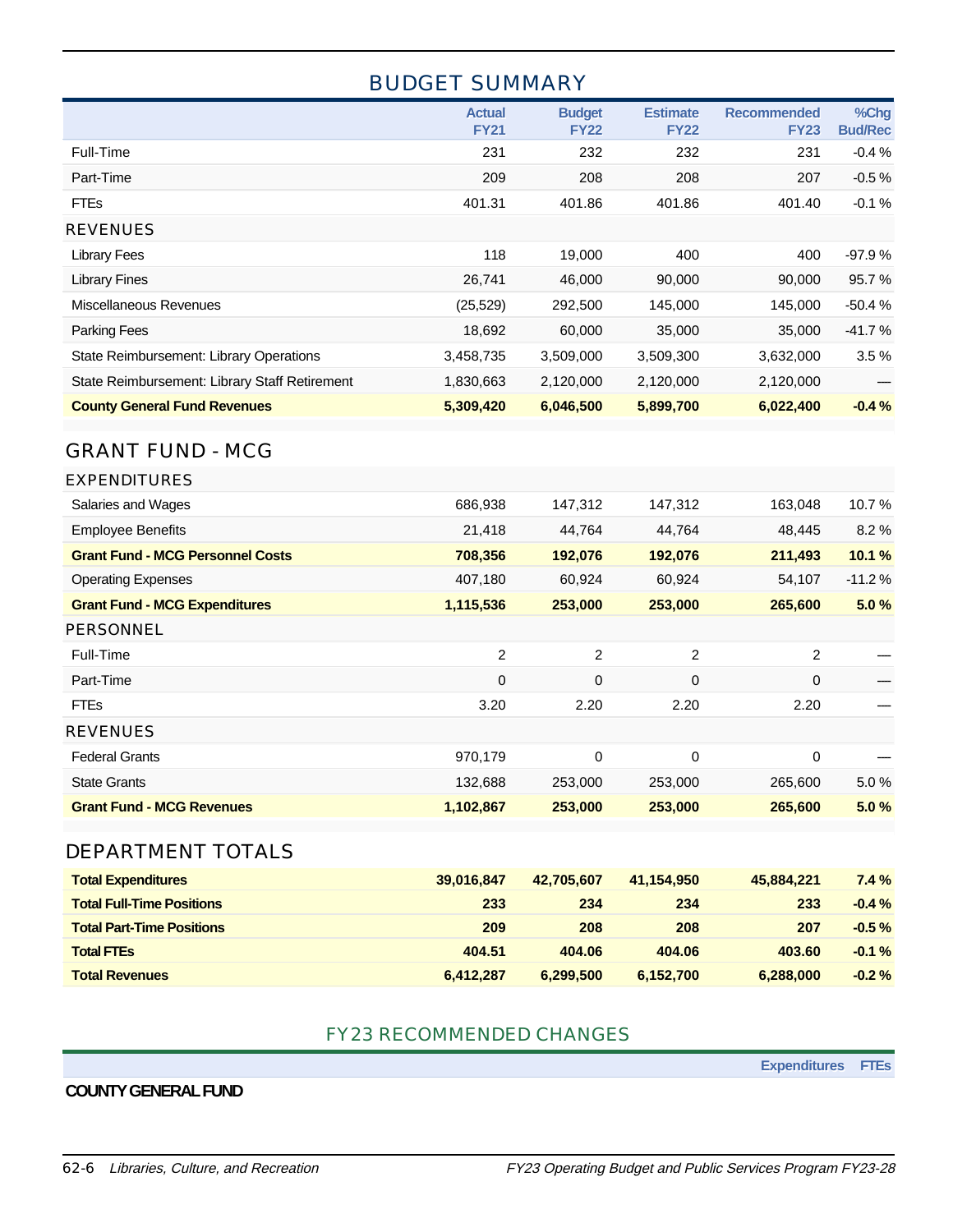#### FY23 RECOMMENDED CHANGES

|  | <b>Expenditures</b> | <b>FTEs</b> |
|--|---------------------|-------------|
|  |                     |             |

|                                                                                                                                                                                  |                                    | -Aperuniae        | ---    |
|----------------------------------------------------------------------------------------------------------------------------------------------------------------------------------|------------------------------------|-------------------|--------|
|                                                                                                                                                                                  | <b>FY22 ORIGINAL APPROPRIATION</b> | 42,452,607 401.86 |        |
| <b>Changes (with service impacts)</b>                                                                                                                                            |                                    |                   |        |
| Enhance: Funding to Recruit Currently Unfunded Vacant Positions to Improve Customer Service [Library Services<br>to the Public]                                                  |                                    | 1,479,751         | 0.00   |
| Enhance: Collections Budget to Reduce Wait Times for eBooks [Library Services to the Public]                                                                                     |                                    | 900,000           | 0.00   |
| Enhance: Increase Full-Time Equivalents for Library Technicians in Collection Management Unit [Library Services<br>to the Public]                                                |                                    | 63,332            | 1.04   |
| Enhance: Funding to Recruit Currently Unfunded Vacant Positions to Improve Customer Service [Administration]                                                                     |                                    | 20,249            | 0.00   |
| Other Adjustments (with no service impacts)                                                                                                                                      |                                    |                   |        |
| Increase Cost: Annualization of FY22 Compensation Increases                                                                                                                      |                                    | 747,906           | 0.00   |
| Increase Cost: FY23 Compensation Adjustment                                                                                                                                      |                                    | 737,481           | 0.00   |
| Increase Cost: Mid-Year Creation of Full-Time Administrative Specialist III Position [Administration]                                                                            |                                    | 98,734            | 1.00   |
| Shift: Annual Costs for Software License Renewals and Maintenance Agreements from FY23 Capital<br>Improvements Program to FY23 Operating Budget [Library Services to the Public] |                                    | 93,150            | 0.00   |
| Increase Cost: Shift Differential [Library Services to the Public]                                                                                                               |                                    | 81,500            | 0.00   |
| Increase Cost: Six Percent Inflationary Increase for Nonprofit Contract [Administration]                                                                                         |                                    | 8,460             | 0.00   |
| Increase Cost: Printing and Mail Adjustment                                                                                                                                      |                                    | 6,070             | 0.00   |
| Decrease Cost: Motor Pool Adjustment                                                                                                                                             |                                    | (18, 302)         | 0.00   |
| Decrease Cost: Abolish Two Vacant Information Technician III Positions and Create one Information Technology<br>Specialist III Position [Library Services to the Public]         |                                    | (56, 373)         | (1.00) |
| Decrease Cost: Abolish Two Vacant Positions - One Part-Time Office Clerk and One Full-Time Supply Technician<br>[Library Services to the Public]                                 |                                    | (97, 928)         | (1.50) |
| Decrease Cost: Annualization of FY22 Personnel Costs                                                                                                                             |                                    | (283, 796)        | 0.00   |
| Decrease Cost: Retirement Adjustment                                                                                                                                             |                                    | (614, 220)        | 0.00   |
|                                                                                                                                                                                  | <b>FY23 RECOMMENDED</b>            | 45,618,621 401.40 |        |

#### **GRANT FUND - MCG**

|                                                                                                                                 | <b>FY22 ORIGINAL APPROPRIATION</b> | 253,000 | <b>2.20</b> |
|---------------------------------------------------------------------------------------------------------------------------------|------------------------------------|---------|-------------|
| <b>Other Adjustments (with no service impacts)</b>                                                                              |                                    |         |             |
| Increase Cost: Increase Library Staff Development Grant to FY22 Approved Amount [Library Services to the<br>Public <sub>1</sub> |                                    | 12.600  | 0.00        |
|                                                                                                                                 | <b>FY23 RECOMMENDED</b>            | 265,600 | 2.20        |

## PROGRAM SUMMARY

| <b>Program Name</b>            | <b>FY22 APPR</b><br><b>Expenditures</b> | <b>FY22 APPR</b><br><b>FTEs</b> | <b>FY23 REC</b><br><b>Expenditures</b> | <b>FY23 REC</b><br><b>FTEs</b> |
|--------------------------------|-----------------------------------------|---------------------------------|----------------------------------------|--------------------------------|
| Administration                 | 2.343.962                               | 23.00                           | 2.005.922                              | 22.00                          |
| Library Services to the Public | 40.184.310                              | 380.06                          | 43.696.755                             | 380.60                         |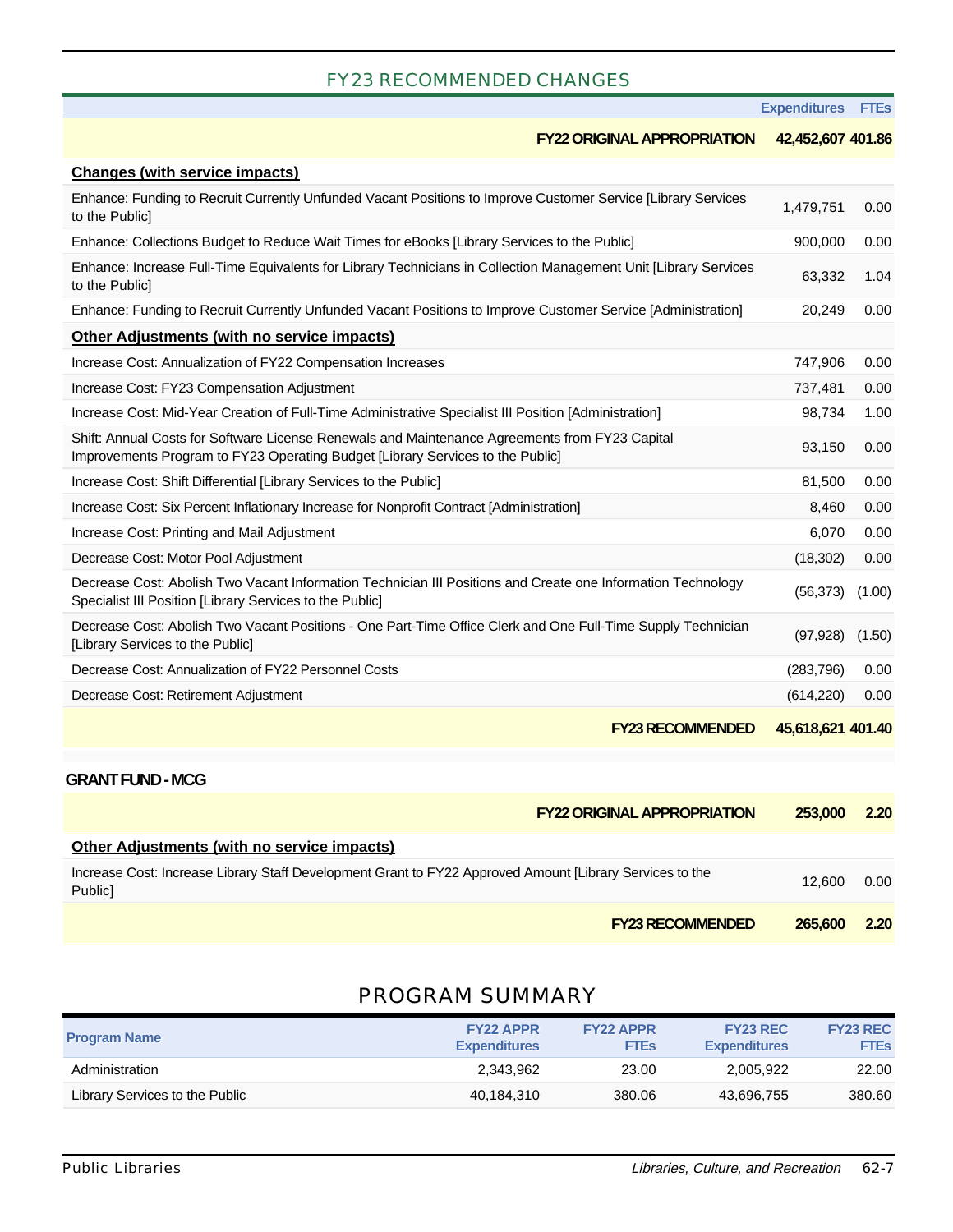## PROGRAM SUMMARY

|                                    | <b>Total</b> | 42.705.607                              | 404.06                          | 45,884,221                             | 403.60                         |
|------------------------------------|--------------|-----------------------------------------|---------------------------------|----------------------------------------|--------------------------------|
| Workforce and Business Development |              | 177.335                                 | 1.00                            | 181.544                                | 1.00                           |
| <b>Program Name</b>                |              | <b>FY22 APPR</b><br><b>Expenditures</b> | <b>FY22 APPR</b><br><b>FTEs</b> | <b>FY23 REC</b><br><b>Expenditures</b> | <b>FY23 REC</b><br><b>FTES</b> |

#### CHARGES TO OTHER DEPARTMENTS

| <b>Charged Department</b>     | <b>Charged Fund</b> | <b>FY22</b><br><b>Total</b> \$ | <b>FY22</b><br><b>FTEs</b> | <b>FY23</b><br><b>Total</b> \$ | <b>FY23</b><br><b>FTEs</b> |
|-------------------------------|---------------------|--------------------------------|----------------------------|--------------------------------|----------------------------|
| <b>COUNTY GENERAL FUND</b>    |                     |                                |                            |                                |                            |
| Correction and Rehabilitation | <b>General Fund</b> | 222,376                        | 1.70                       | 226,800                        | 1.70                       |

#### FUNDING PARAMETER ITEMS

|                                                                                                                                    |             | CE RECOMMENDED (\$000S) |             |             |             |             |  |
|------------------------------------------------------------------------------------------------------------------------------------|-------------|-------------------------|-------------|-------------|-------------|-------------|--|
| <b>Title</b>                                                                                                                       | <b>FY23</b> | <b>FY24</b>             | <b>FY25</b> | <b>FY26</b> | <b>FY27</b> | <b>FY28</b> |  |
| <b>COUNTY GENERAL FUND</b>                                                                                                         |             |                         |             |             |             |             |  |
| <b>EXPENDITURES</b>                                                                                                                |             |                         |             |             |             |             |  |
| <b>FY23 Recommended</b>                                                                                                            | 45.619      | 45.619                  | 45.619      | 45.619      | 45.619      | 45,619      |  |
| No inflation or compensation change is included in outyear projections.                                                            |             |                         |             |             |             |             |  |
| <b>Labor Contracts</b>                                                                                                             | 0           | 1.762                   | 1.762       | 1.762       | 1.762       | 1.762       |  |
| These figures represent the estimated annualized cost of general wage adjustments, service increments, and other negotiated items. |             |                         |             |             |             |             |  |
| <b>Subtotal Expenditures</b>                                                                                                       | 45.619      | 47.381                  | 47.381      | 47.381      | 47.381      | 47,381      |  |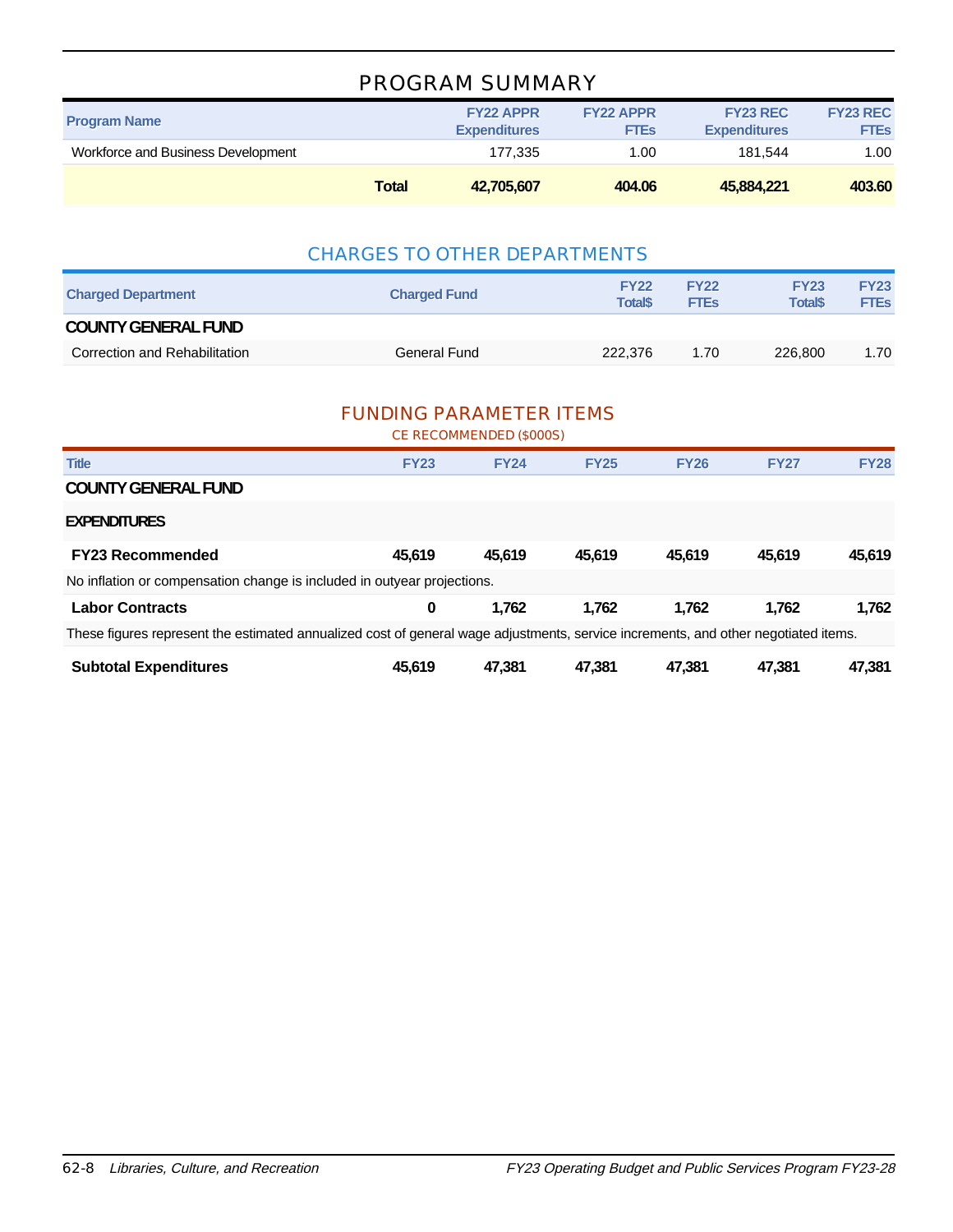

See http://www.montgomerycountymd.gov/library for a full listing of Library Hours and Holidays, Services, and Policies.